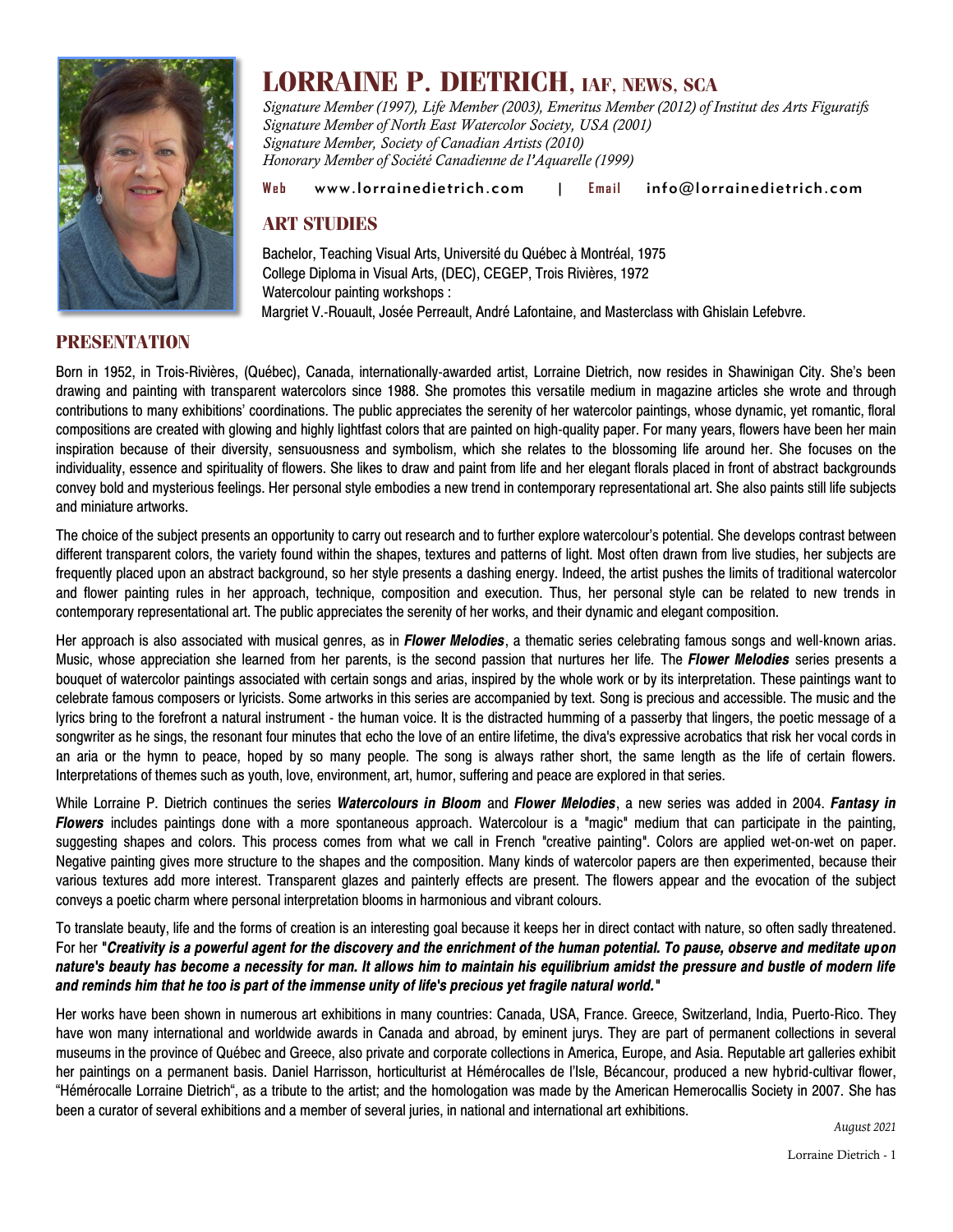## **ART EXHIBITIONS**

#### **SOLO, 40 EXHIBITIONS, INCLUDING**

- *Lorraine Dietrich, Aquarelles,* Musée Pierre-Boucher, Salle Gaston Petit, Trois-Rivières, June until October 2020, 4,500 visitors
- *Joyaux de la Nature*, Galerie Symbole Art, Montreal, may 2019
- *Mille pétales*, solo during a symposium, Rendez-Vous des Peintres, Nicolet, nov. 2018
- *Gala fleuri*, Galerie Symbole Art, Montreal, sept. 2018
- *Lorraine Dietrich*, Godevarou Gallery, Thessaloniki, Greece, may 2018
- *Messages fleuris*, Galerie Symbole Art, Montreal, aug. 2017
- *Les trésors de mon jardin*, Salle Adrienne-Choquette, Bibliothèque Bruno-Sigmen Public Library, Shawinigan, april-june 2017
- *Épanouissement,* Re / Max actif, St-Bruno de Montarville, sept. 2016
- *Lorraine Dietrich*, Techni Arts Center, Kilkis, Greece, feb-march 2016
- *Romance en Pétales,* 2014; *Célébration en Fleurs*, 2011, Galerie Symbole Art, Montreal
- *Dans l'éclat des fleurs,* 2010; *Efflorescence,* 2002, Domaine Joly De Lotbinière, Ste-Croix, QC.
- *Expression fleurie,* Maison Rodolphe-Duguay, Nicolet, 2012
- *Exubérance*, Galerie Vigneault, Repentigny, 2009
- *Rétrospective « 20 ans»,* Musée Pierre-Boucher, Trois-Rivières, QC, 2008
- *Floraison d'Aquarelles*, Complexe culturel Félix-Leclerc, La Tuque, 2005
- *Florilège*, Centre des Arts de Shawinigan, 2004
- *Lorraine Dietrich,* 2002, *Lavis d'Artiste,* 2011. Salle Chrysalide, St-Augustin-de-Desmaures, QC
- Complexe hôtelier Godefroy, Bécancour, 2002, 2004, 2006
- *Valse des Fleurs,* Galerie ArtAzo, Sherbrooke, 2004
- *Chants de Fleurs,* Musée Laurier, Victoriaville, 1997
- Galerie Art Francheville, Trois Rivières, 1996

#### **G R O U P : M O R E T H A N 1 9 0 E X H I B I T I O N S , I N C L U D I N G :**

- Guest Artist, Lalit Kala Akademi, Fine Arts Academy, Gvt India, New-Delhi, India, 2014
- *Small Works International Juried Exhibition,* Northville Art House, Northville, Michigan, USA, nov. 2019, nov 2020
- *Elected Members Exhibition (juried),* Society of Canadian Artists, Gallery 78 in Fredericton, N-Brunswick, sept-oct 2021
- *Small Treasures*, Inverness Centre for the Arts, Inverness, Nova-Scotia, june 2018
- *Two of Hearts,* international juried exhibition, Las Laguna Gallery, Laguna Beach, California, USA, feb 2018
- *Holiday Show,* Radius Art Gallery, Missoula, MT, USA, nov. 2017
- *Guest Artist, Watercolor Biennal III*, Piraeus Bank Convention Centre Gallery, Thessaloniki, (130 painters, 38 countries) oct. 2016.
- *SKETBE* (jury), EMS Thessaloniki Museum, Greece, dec. 2015, jan-feb 2017
- *Watercolor Biennal II*, EMS Thessaloniki Museum, Greece, guest artist and international jury member, 2014
- *Watercolor Biennal II*, Katsigras Museum, Larissa, Greece, 2016. (Second largest museum in Greece)
- *▪ Les chemins de l'eau,* Eau Vive, Mégantic, sept-oct 2016
- *SCA Members Show* (juried), Members Club, Halifax, Nova-Scotia, 2013 | Gainsborough Gallery, Calgary, Alberta, june 2018
- *▪ Guest Artist, Bécancour en toiles*, City Hall, Bécancour, 2016
- *NEWS Juried Members show,* Orange Hall Gallery, Orange Community College, State of New-York Univ. Campus, Middletown, NY, feb. 2017 *NEWS Juried Members show,* On the Web, (covid crisis) feb-march 2021
- *▪ Watercolor Biennal I*, (jury), Myró Art Gallery, Greece, 2012
- *▪ 46th National Open Juried Show,* Society of Canadian Artists, Salmon Arm, British-Columbia, 2014
- *NEWS International Juried Exhibition, North East Watercolor Society,* New-York area, many times, 1999 to 2019;
- *Les grands noms de l'art figuratif contemporain,* Institut des Arts Figuratifs: Musée Laurier, Victoriaville, 2000 | Salle Jean-Paul Lemieux, Québec, 2003 | Boréart, Granby, 2005 | Galerie ArtAzo, Sherbrooke, 2009 | Maison Louise Carrier, Lévis, 2011 | Musée Marius-Barbeau, St-Joseph-de-Beauce, 2015 | Odyssée Bâtisseurs, Alma, 2018 | Musée Pierre-Boucher, Trois-Rivières, sept.-nov 2019
- *Salon d'hiver virtuel de l'Institut des Arts figuratifs,* Dec. 2020 March 2021
- Juried group exhibitions in Greece, Vlassis Gallery; Vafopouleion Art Center; Kilkis Gallery , 2001-2014
- *Aquarelle en liberté,* Eau Vive*,* Galerie du Presbytère, Champlain, 2015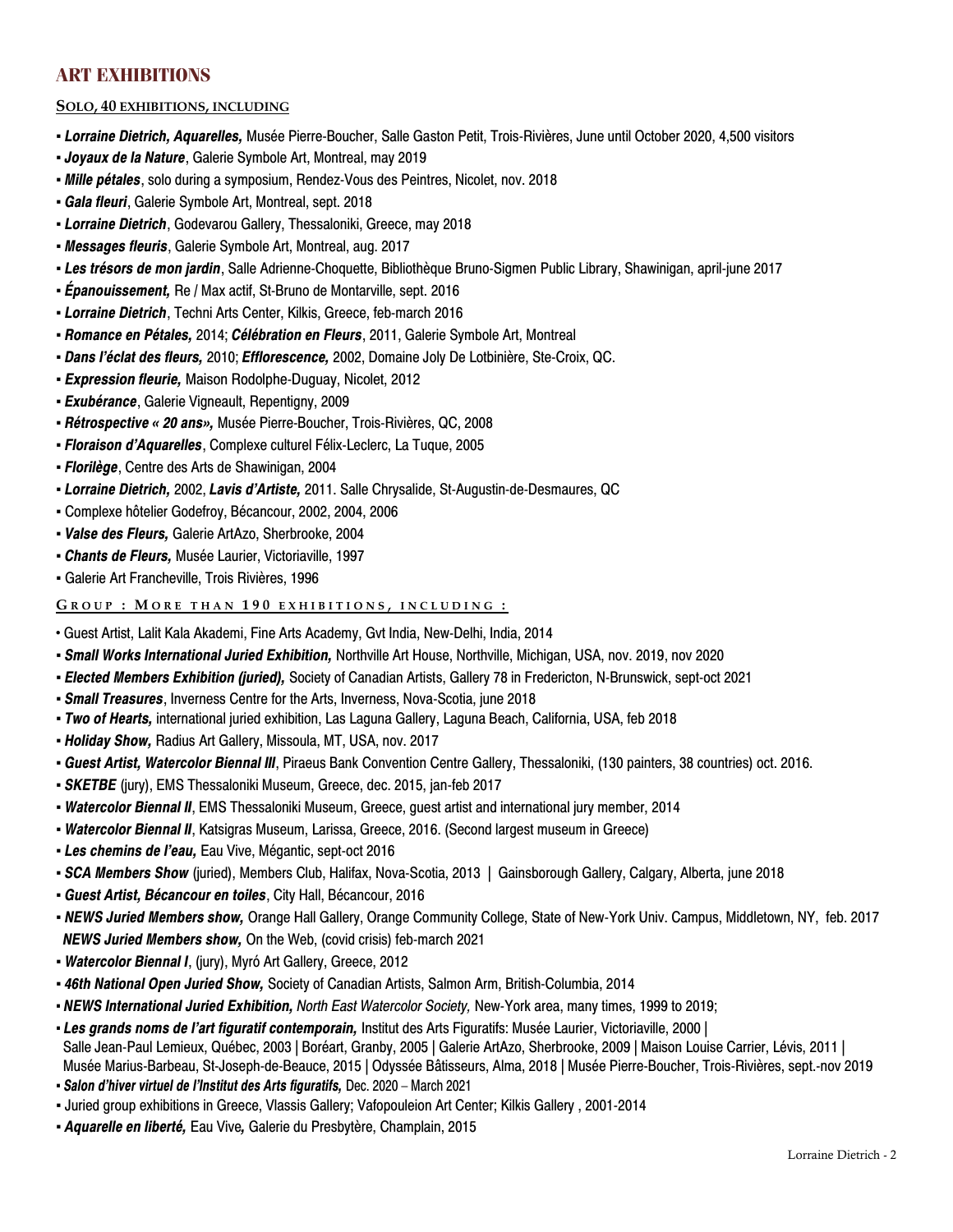- *Salon Société Canadienne de l'Aquarelle (juried),* touring exhibition*,* 6 cities in the province of Québec, annual, 1998-2016
- *Guest Artist, Salon REMPARTS*, Langres, France 25 paintings, 2009
- Khroma Art Gallery, San Juan, Porto-Rico, 2005
- *Manchester National Fine Art Exhibition*, juried international exhibition, 1212 Gallery, Richmond, Virginia, USA, 2007

▪ *AquaSept International,* international exhibition, reknown watercolour painters, Jean-Paul Ladouceur ; François Ladouceur, (Canada) Odette Feller (Belgium) ; George Politis (Greece) ; Andy Wood (England) ; Roland Palmaerts (Belgium) Lorraine Dietrich (Canada), curator and artist, Musée Laurier, 2013 and Musée Pierre-Boucher, 2014.

- Several group exhibitions, Musée Laurier, Victoriaville, 1998 2013
- *International exhibition,* Galerie Vieux Village, Boucherville, 2002
- *First international Watercolour Salon in France,* 40 artists, Saint-Yrieix, Limousin, France, 2005
- *Dieciséis por Vieinte,* Museo de Arte, Caguas, Porto-Rico, 2004
- *Aquafolio international Group,* 2 exhibitions in Greece, 2001-2002
- *Watershed II* (juried), CSPWC, Toronto, 2001
- *Musée en Art,* artists from Canada and USA, Musée Vaudreuil Soulanges, 1998
- *Festival International de Poésie,* Trois-Rivières, 1994
- Musée d'Art du Mont St-Hilaire, 1999 etc.
- Art Trend Gallery, Toronto, 2002-2005 / State of the Art Gallery, Toronto, 2001-2002
- Galerie Le Bourget, Montréal, 1998 to 2009
- Carmel Art Gallery, Ottawa, 1999-2014, closed
- Galerie Quatre Saisons, Québec, 2002-2015, closed / Galerie Bel-Art, Québec, 1997-2003

#### **MINIATURES (JURY)**

- *International Annual Juried Miniature Art,* Seaside Gallery, Nags Head, North Carolina, USA, annual since 2017
- *Miniature Art Society of Florida International Juried Exhibition*, Leepa-Rattner Museum, Tarpon Springs, Florida, USA, jan 2019, Dunedin Art Center, Dunedin, FL, jan 2020
- *International Miniature Art* (juried), Art 321 Gallery, Casper Art Guild, Wyoming, USA, 2018, 2019
- *84th Annual International Exhibition of Fine Art in Miniature,* MPSG, The Miniature Painters, Sculptors & Gravers Society of Washington DC, USA (oldest miniature society in America) 2017
- *▪ Miniatures,* jury, 337 Sketch Gallery, Hamilton, Ont., oct 2015
- *▪ Small in Nature, international juried,* Oceanside Community Arts Council, Parksville, British-Columbia, 2009, 2010
- *Biennale internationale art miniature*, jury, Ville-Marie, 2002 to 2007, 2018
- *Biennale internationale art miniature,* (jury), Lévis, 2002 to 2007, 2017, 2019, 2021

## **SYMPOSIUMS**

- **▪ Guest artist,** with solo exhibition in 2018, *Rendez-Vous des Peintres Sogetel,* Nicolet, 1994, 2012, 2016, 2017, 2018
- *President of Honor*, Symposium AAPCM, Shawinigan, 2013
- *President of Honor*, Symposium Biodiversité, museum center, 2003
- *President of Honor*, 2003 et 2010, Symposium Domaine Joly De-Lotbinière, Ste-Croix, *Guest artist,* 2011 and 2012, participation 2005 and 2006
- *Symposium de Gatineau*, nov. 2017
- *Rencontre des Peintres,* Moulin Seigneurial de Pointe-du-Lac, 2007
- *Festival de Peinture à Mascouche***,** 2019, 2011, 2012,
- *Symposium de Baie-Comeau***,** 2005 and 20ème Anniversary in 2006,
- *Symposium Vallée-Jonction*, oct. 2016
- *Symposium international Saguenay,* Chicoutimi, (approx. 50,000 visitors in 2002), selected in 2009, 2007, 2004, 2002
- *Symposium Montebello en Peinture,* 2009 and 2010
- *Symposium provincial des Villages en Couleurs*, Anse St-Jean et Petit Saguenay, oct. 2007 8,000 visitors
- *Symposium de la Mauricie***,** Shawinigan, 2005, 2000, 1997, 1996
- *Symposium Aquarelle en Fleurs,* AAQ, Floralies Internationales de Québec, April 2002 approx. 150,000 visitors
- *Symposium Centre de la Biodiversité,* a museum institution, Bécancour, 2002 and 2006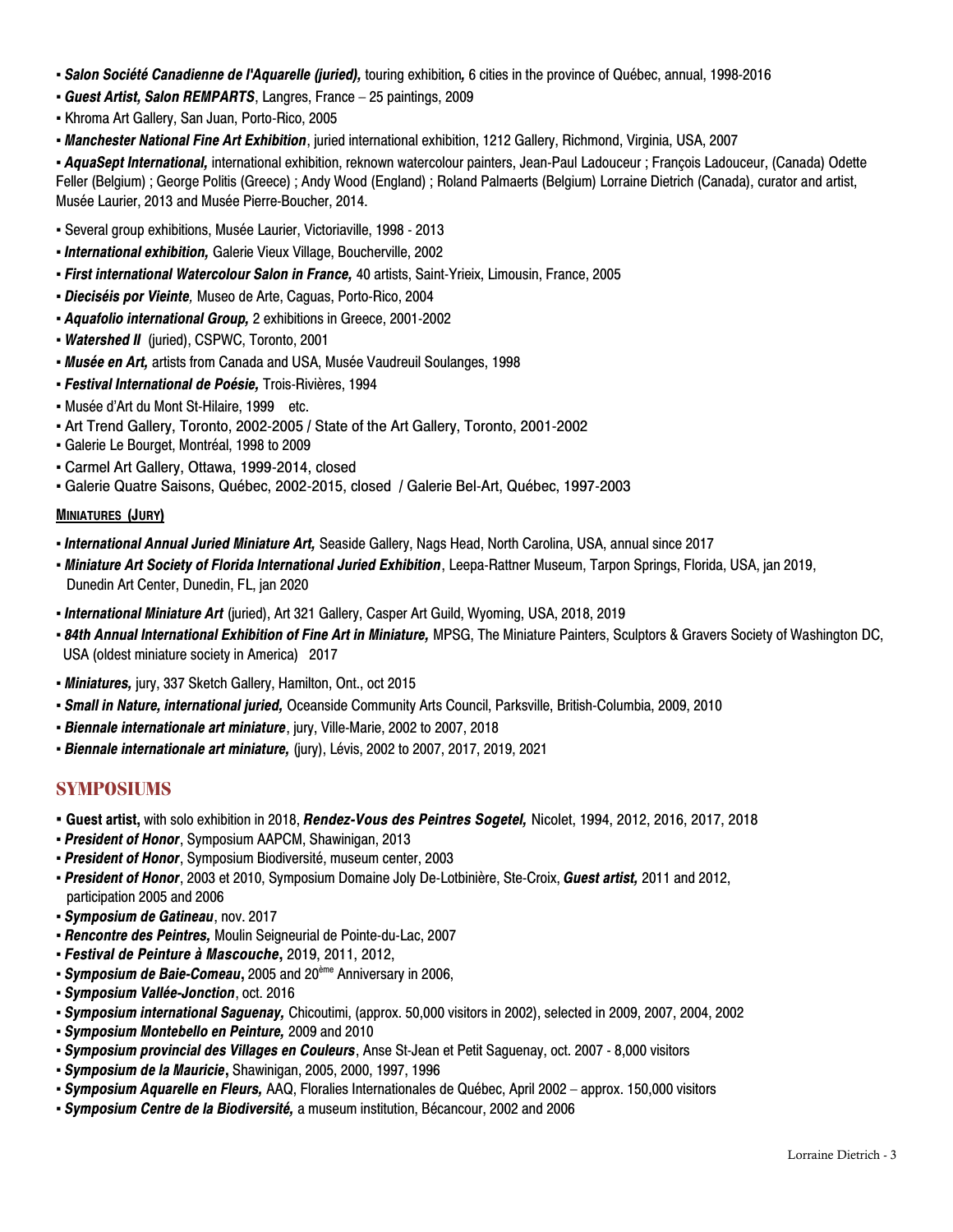## **AWARDS AND DISTINCTIONS, INCLUDING**

- Institut des Arts Figuratifs, (IAF), Elected Signature Member, 1997, Vice-President from 1998 to 2002; elected Life Member in 2003, Emeritus Member in 2012, Distinction Member in 2017
- Signature Member of North East Watercolor Society, USA, 2001, first elected member outside USA.
- Signature Member of Society of Canadian Artists, 2010
- Honorary Member of Société Canadienne de l'Aquarelle, 1999
- SKETBE, Greece, professional member since 2012, first elected member outside Greece.

The **American Art Awards** is a worldwide competition based in California. Thousands of works by artists from many countries are submitted to the vote of top notch art galleries managers throughout the United States. Later, famous museums joined the jury for a total of 25 galleries and museums. In 2018, there were 3,000 works from 59 countries around the world in several categories. The winning works are shown on the American Art Awards website as well as the list of galleries and museums that have formed the jury each year.

- **First International Prize in Watercolour,** American Art Awards, 22 countries, 2010 painting : *Comme un Ave Maria*
- **First International Prize in Floral Realism,** American Art Awards, 22 countries, 2012 painting : *Hymne à l'amour*
- **Sixth Worldwide Prize, Floral Realism,** American Art Awards, 59 countries, 2018 painting : *Fiesta*
- **Fourth Worldwide Prize, Floral Realism,** American Art Awards, 56 countries, 2017 painting : *Arabesque d'Orient*
- **Sixth Worldwide Prize, Floral Realism,** American Art Awards, 56 countries, 2017 painting : *Tu es mon étoile*
- **Sixth Worldwide Prize, Floral Realism,** American Art Awards, 40 countries, 2016 painting : *Sérénade*
- **Third International Prize, Floral Realism,** ex-aequo, American Art Awards, 22 countries, 2012 painting : *L'âme à la tendresse*
- **Third International Prize, Floral Realism,** ex-aequo, American Art Awards, 22 countries, 2012 painting : *Ode au printemps*
- **Fourth International Prize, Floral Realism,** American Art Awards, 22 countries, 2012 painting : *Pour une escapade*
- **Fourth International Prize, Floral Realism,** American Art Awards, 22 countries. 2010 painting : *Comme un Ave Maria*
- **▪ Fifth International Prize, Floral Realism,** ex-aequo, American Art Awards, 22 countries. 2010 painting : *Rouge Rubis*
- **Fifth International Prize, Floral Realism,** ex-aequo, American Art Awards, 22 countries. 2010 painting : *Révélations*
- **Finalist, International Prize in Watercolour**, American Art Awards, 22 countries. 2010 painting : *Rouge Rubis*
- **Canadian Grand Prize**, Still Life / Florals Competition, *Canadian Brushstrokes Magazine*, jan 2012. 1,000\$ Award
- **International Grand Prize in Watercolour**, East End Art Guild, 2005 International Exhibition, Centro Del Arte Angel Peña, Humacao, Puerto Rico, 2005. Judge: M. Francisco Rodón, painting : *Boléro, série Chants de fleurs*.
- **Honorable Mention,** *Botanicals* international exhibition, Art Room Gallery, shown on web during Covid crisis, july 2021, painting *Désir de printemps*
- **Three Finalist paintings,** Floral Composition, international competition, Fusion Art Gallery, Palm Springs, California, déc. 2018 paintings : *Bonheur d'un jour Ikebana I'll be seeing you*
- **Solo exhibition at Musée Pierre-Boucher selected** as visual arts component, Festival International de la Poésie, Trois-Rivières, fall 2020

▪ **Finalist,** international competition « Winter Subjects », and publication in magazine, L'Art de l'Aquarelle, France, déc. 2019, painting *Ashamet - Kapapamashkuaikan, Présents des Premières Nations*

▪ **Interview** with Lorraine P. Dietrich by Tommy Lightfoot Garrett in *Highlight Hollywood Magazine*, California, 2012

▪ Selected for 2 paintings, Society of Canadian Artists, *150ème Anniversaire du Canada, Oh Canada, our Home and Native Land*, one painting selected for the exhibition catalogue cover page, painting : *Splendeur d'automne* and *Ashamet -Kapapamashkuaikan, Présents des Premières Nations ,* 2017

- **Selected for publication in « Masters of the World » section***,* Canada Showcase, *International Artist Magazine,* 2006
- **EMS Museum of Thessaloniki** in Greece selected one painting for the permanent collection (contemporary artists), 2019, painting : *J'aurai pour toi tous les printemps.*
- **National Canadian Prize and Money Award** for an article on watercolour framing, Curry's, ArtWise, Toronto, 2007
- **Member of International Jury,** *Watercolor Biennal II*, EMS Thessaloniki Museum, 2014
- Selected by the jury of SKETBE International Art for No-Violence Conference Exhibition, SKETBE, Aristotle University, Education Dpt, Thessaloniki, Greece, dec. 2009, one painting selected by University for the permanent collection : *Peace Rose / Rose de la Paix*
- **Finalist,** Manchester National Fine Art Exhibition, international exhibition (jury), 1212 Gallery, Richmond, Virginia, USA, 2007, painting : *Flammes,* 50 selected works / 908 submitted. Judge: Jefferson C. Harrison, Curator in Chief, Curator of European Art, American Art, and Contemporary Art, Chrysler Museum, Norfolk, Virginia.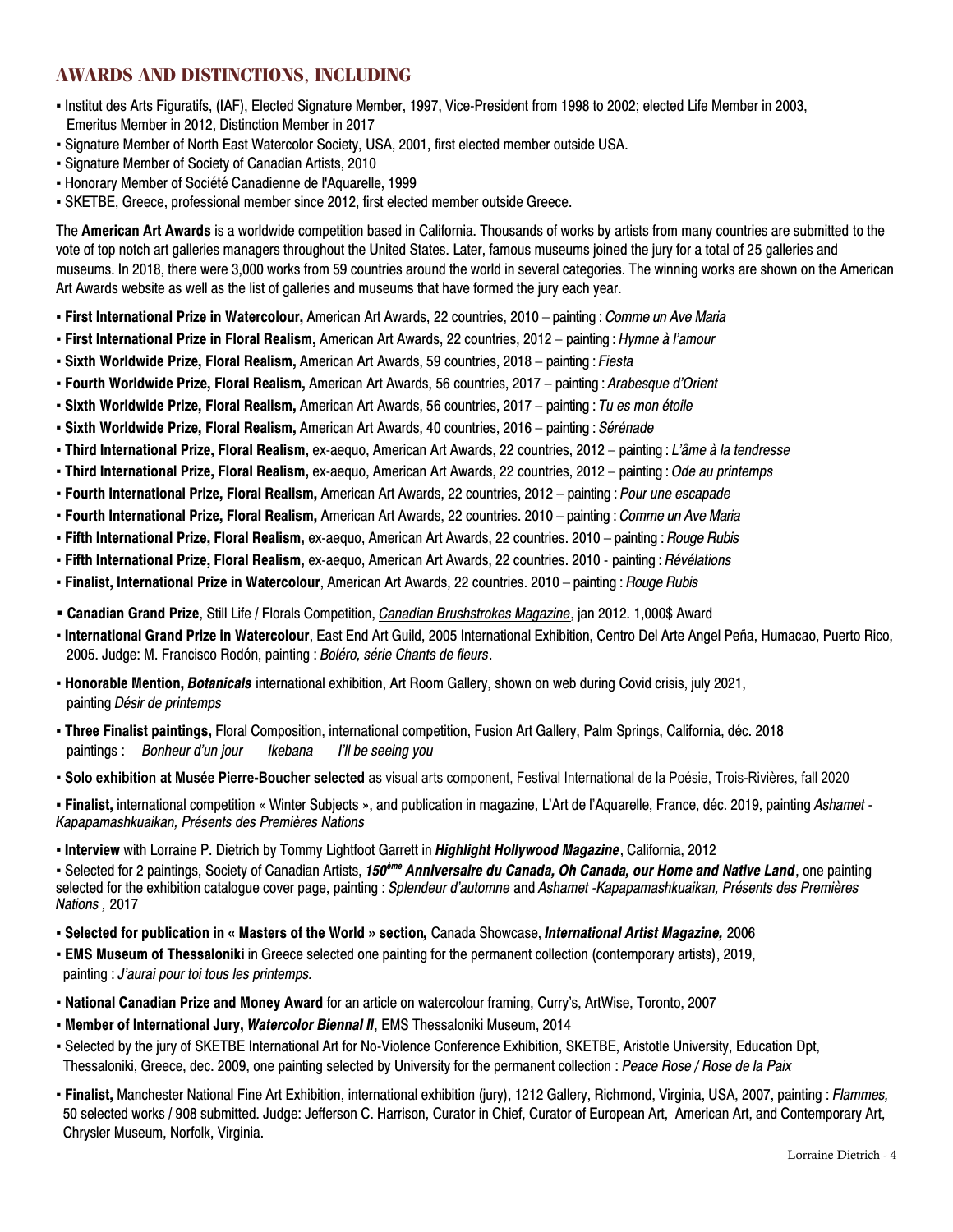- **Finalist,** Rêves d'automne National Art Contest, exhibition of selected artists, Baie Saint-Paul, Charlevoix, QC, 2006, painting : *Charme rustique*. Judges : Bruno Côté, Giovanni Gerometta, Suzanne Lavoie, Marie-Renée Otis.
- **Prix Arts Excellence Ambassadeur, Money Award,** Culture Mauricie, 2005, collaboration of Tourisme Mauricie, 2005
- **First Elected Signature Member outside USA,** after 3 selections for the North East Watercolor Society International Juried Exhibition, New-York area, 2001
- **Commended Award,** Cyrillion Art Center, Grece, 2001, painting : *Incognito*
- **First Prize Winsor & Newton** (watercolour), Salon de la Figuration, Musée Laurier, IAF Exhibition, 2000, painting : *Verte et plantureuse*
- *Work selected for exhibition poster* and promotion, International Small Juried All-Media Exhibition, NorthVille Art House, Michigan, États-Unis, nov. 2019, painting : *Jolies Voisines.*
- **Selected for International Exhibition, New Millenium Celebrations,** Westin Complex Resort, Porto-Rico, 2000
- **Favorite Artist**, vote by visitors, Galerie ArtAzo, Sherbrooke, 2005
- **Honorary President**, La Fenêtre art auction, (art centre for the challenged people), Trois-Rivières, 1999 and 2000.
- **Guest Artist,** Association Artistes de la Lorraine, Nancy, France, 1998, participation in 1999
- Painting selected by Trois-Rivières City for publication, Provincial contest Villes, villages, campagnes fleuris, UQTR, 1998, painting : *Aster à feuilles de linaire*, fleur emblématique de Trois-Rivières.
- International Competition (jury)for the book *Best of Flower Painting*, North Light Ed., Cincinnati, U.S.A. et Cassell, London, England,
- 120 winners / 2,864 artists, book publication in 1997, painting : *Les iris de Saint-Joseph*
- **J.J.Besner Award in Design,** Université du Québec à Trois-Rivières, 1973

# **ART GUIDES, PUBLICATIONS**

*Magazin'Art : Biennial Guide to Canadian Artists in Galleries,* Art & Script Marketing Ltd Ed., since 1996, now on Internet http://magazinart.com/repertoire/dietrich-lorraine/

*Guide de Roussan, Peintres du Québec***,** *cotes en galerie,* Roussan Éditeur, Montréal, (QC), 1995-2001, 2009-2012 (art prices in galleries)

*The Best of Flower Painting : I*, K. Kipp, Ed., North Light Books, Cincinnati, U.S.A. and Cassell, London, England, 1997, 144 pages.

**Articles** (list on request): Magazin'Art, International Artist Magazine, Vie des Arts, l'Aquarelliste SCA, Eptaritmi (Greece), Highlight Hollywood (Beverly Hills, California, USA), La Presse, Le Devoir, L'Express, La Tribune, Le Nouvelliste, Le Quotidien, Watercolour News (CSPWC, Toronto), Watercolour Gazette (Manitoba), NEWS bulletin (USA), The Star (Puerto-Rico), Arkansas Gazette, etc.- also Exhibition Catalogues

## **CORPORATE COLLECTIONS, INCLUDING**

Lieutenant Gouverneur du Québec Office • Musée Laurier, permanent collection • Musée Pierre-Boucher, Trois-Rivières • Domaine Joly-De Lotbinière (a museum institution) • Centre Biodiversité (a museum institution) • EMS Museum, Thessaloniki Greece • Aristotle University, Education Dpt, Thessaloniki, Greece • First Community Bank of Batesville, USA • Université du Québec à Montréal (etchings) • Entreprises Louis Gince, Trois-Rivières • Caisses Populaires Desjardins (Financial Group), Montreal • Houceur Inc., Montreal • Association des Artistes de la Lorraine, Nancy, France • Ville St-Augustin (floral emblem) • Assurances générales D. Lafond Inc., Nicolet • Le Nouvelliste, Trois-Rivières (regional newspaper) • Trois-Rivières' City Hall (floral emblem) • Bécancour City Hall (floral emblem) • Domaine du Clos de l'Isle, Bécancour • Commission scolaire de l'Énergie (School Board) • Maison du Vieux Quai, Godbout Commission Scolaire du Chemin-du-Roy • Obligations Montréal • Symposium Baie-Comeau, permanent collection Pompes industrielles DRV, Saint-Léonard • TDA Group, Baie-Comeau • Godefroy Resort Complex • Baie-Comeau City Hall (floral emblem) • L'Hebdo du St-Maurice (newspaper) • Sogetel, Nicolet • Centre Les Horizons Ouverts, Shawinigan • Metro Group, Montreal area • Fondation Jean-Paul Lapointe, etc.